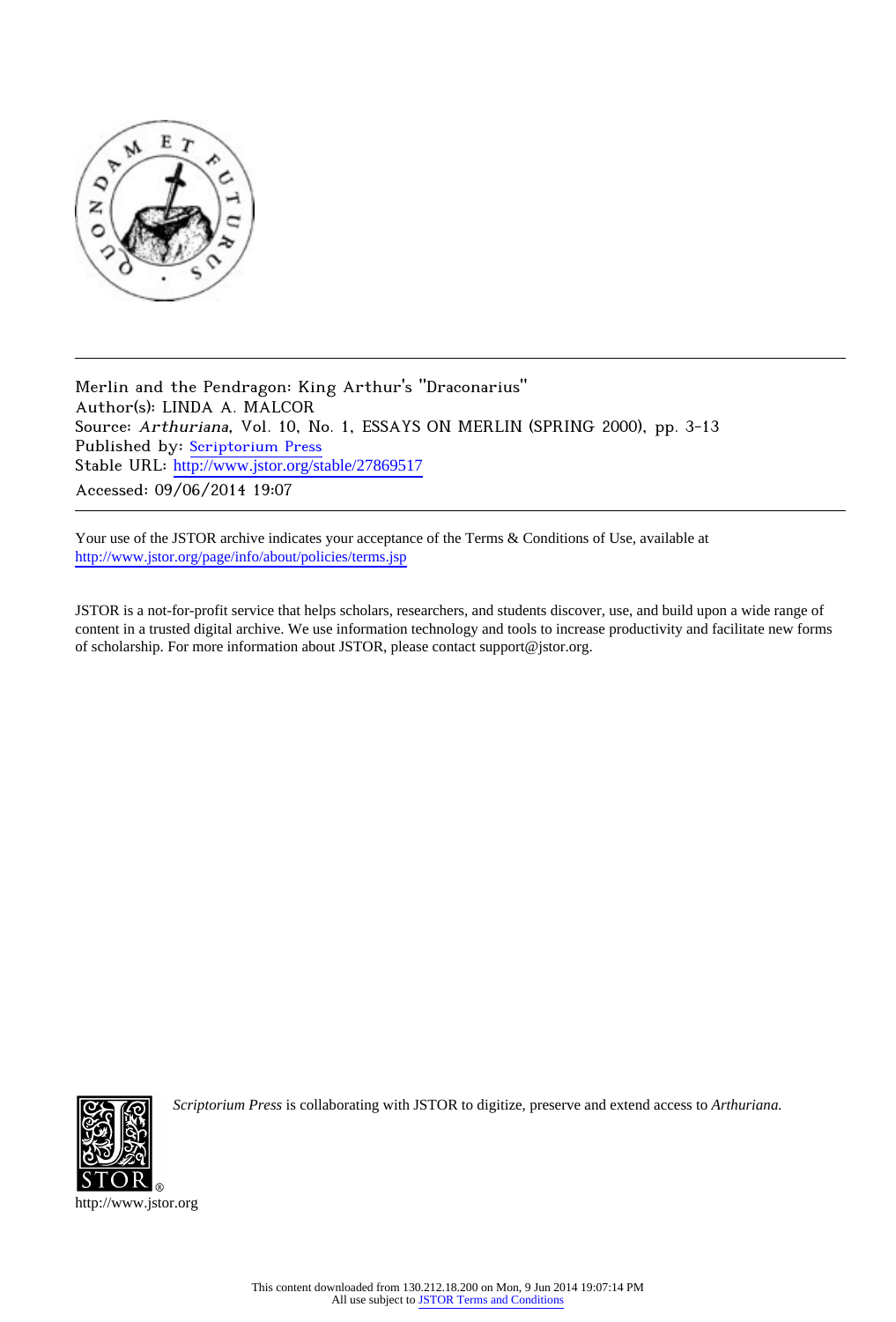# Merlin and the Pendragon: King Arthur's Draconarius

## LINDA A. MALCOR

Some scholars have argued that Merlin exhibits druid-like characteristics, but the medieval tradition of Merlin as the bearer of Arthurs dragonhead standard casts the prophet-turned-wizard in a very warlike role. (LAM)



Figure One. Detail of Merlin from the Vulgate Estoire del Saint Graal/Merlin (MS Paris, Bibliothèque Nationale f. fr. 95, fol. 327v); Drawn by Linda A. Malcor.

Merlin **M** erlin is one of the best-known figures of Arthurian tradition, but  $\boldsymbol{1}$  modern readers are generally more familiar with his various incarnations in contemporary Arthurian novels than they are with his original legends (see Fig. 1). There are two primary medieval traditions of Merlin: that created by Geoffrey of Monmouth and that spawned by Robert de Boron through his interpolations of Geoffrey's tale.<sup>1</sup> Medieval authors tended to follow one or the other of these two main traditions, rarely combining both in one story (Littleton and Malcor 1995, 88).

The earliest accounts of Merlin as a figure associated with King Arthur were probably related in tenth-century Welsh poems (Tolstoy 1985, 21-86; Barber 1961, 49),<sup>2</sup> but the full-blown story of Merlin was originally developed by Geoffrey of Monmouth, ca. 1135-1150 (Stewart 1987, 188). Geoffreys Prophetiae Merlini (ca. 1135) predates the rest of his Historia Regum Britanniae (ca. 1136; Stewart 1987, 188; cf. Kibler 1996, 320) with his Vita Merlini (ca. 1150) further developing the legend of the prophet-magician of Arthur's court.<sup>3</sup> John of Cornwall drew on Geoffrey's text for his Prophecies of Merlin (1155),

ARTHURIANA IO.I (2000)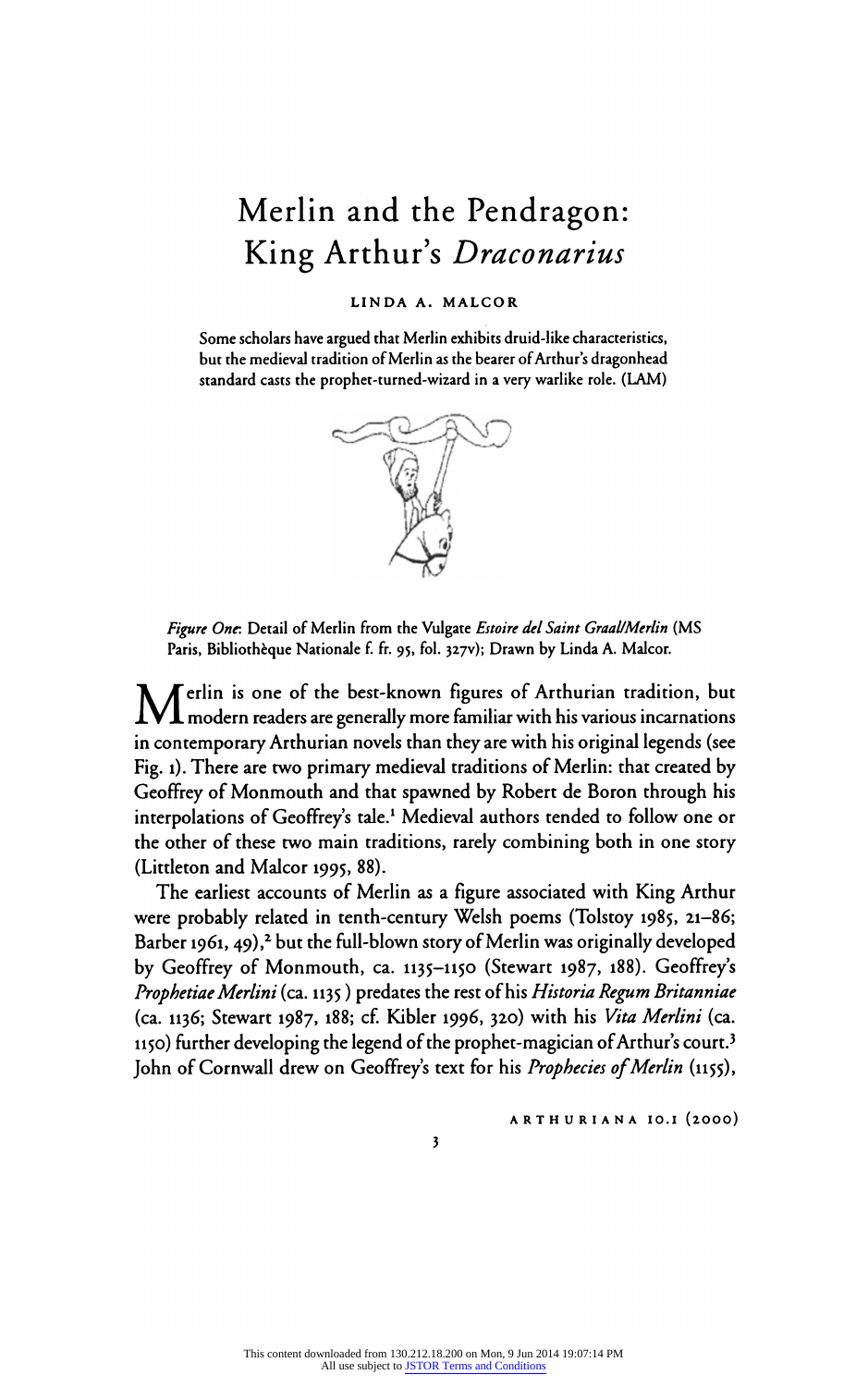and Geoffrey of Viterbo seems to be doing the same in his Merlin (1200). The Icelandic Merlínússpá (ca. 1200)<sup>4</sup> is a verse translation of Geoffrey's Prophetiae Merlini.<sup>5</sup>

Robert de Boron's *Joseph* and *Merlin* (also known as the Old French verse<br>*Merlin*, ca. 1200) spawned the tradition of Merlin's association with the Grail *Merlin*, ca. 1200) spawned the tradition of Merlin's association with the Grail and with the 'Sword in the Stone.' The Vulgate Lestoire de Merlin (ca. 1215) and Suite du Merlin (ca. 1272; also known as the Huth Merlin; part of the Post-Vulgate Cycle) are thought to be prose redactions of Robert's poem (Kibler 1996, 320). Between these two, Jacob van Maerlent wrote Boec van Merline (ca. 1261), basing his text on Robert's work. La Estoria de Merlin (ca. 1380) drew its content from the Post-Vulgate Suite du Merlin. Arthour and Merlin (ca. 1395) and Henry Lovelich's Merlin (ca. 1410) also followed Robert. The medieval tradition of Merlin as created by Robert ended with Malory's Le Morte D'Arthur (1469), who took his tales of Arthur's tutor from the Huth Merlin rather than from the Vulgate Merlin (Barber 1961, 118).<sup>7</sup>

Whether functioning as a prophet or a magician, Merlin is usually cast in<br>the non-combatant role of Arthur's advisor (Nickel 1987, 29).<sup>8</sup> Because of the non-combatant role of Arthur's advisor (Nickel 1987, 29).<sup>8</sup> Because of this, some scholars have argued that Merlin is a reflection of the ancient druids the priest-magicians who figured strongly in pre-Christian Celtic religion (Jung and von Franz 1986, 359-60; Littleton and Malcor 1995, 89). Merlin was abundant with his advice about what Arthur should do on the battlefield, but taking part in the actual battle just was not part of Merlin's style. Or was it?

There is a surprising amount of military imagery in several of Merlin's legends (Ashe in Stewart 1987, 43-44).9 Merlin is doing more than just standing around, watching from hilltops and giving advice. He is often in the thick of battle and sometimes carries a sword.<sup>10</sup> There are several stories that connect Merlin with swords, most notably the 'Sword in the Stone.' In Malory, when Arthur breaks Excalibur while fighting against Pellinore, Merlin is close enough to put Pellinore to sleep and then whisk Arthur to safety. That is the battle position and function for a *draconarius* (the bearer of the dragonhead standard in a cavalry unit), not for a druid.

Throughout the legends there is a sense that Merlin is more than simply a magician (Knight in Stewart 1987, 57). In a previous article, C. Scott Littleton and I discussed the religious overtones of Merlin's garb.11 Merlin's attire consists of a robe and a hat, the latter of which is often said to be associated either with the Welsh or with witches (Knight in Stewart 1987, 55-56). Another possibility arises, however, if one considers the garb of the Sarmatian *draconarius* as depicted on a relief found ca. 1640 at Chester: pointed steppe-style felt hat and cloak (Littleton and Malcor 1994,19, plate 3; Richmond 1945,17; Sulimirski 1970, 175-76; see Fig. 2).12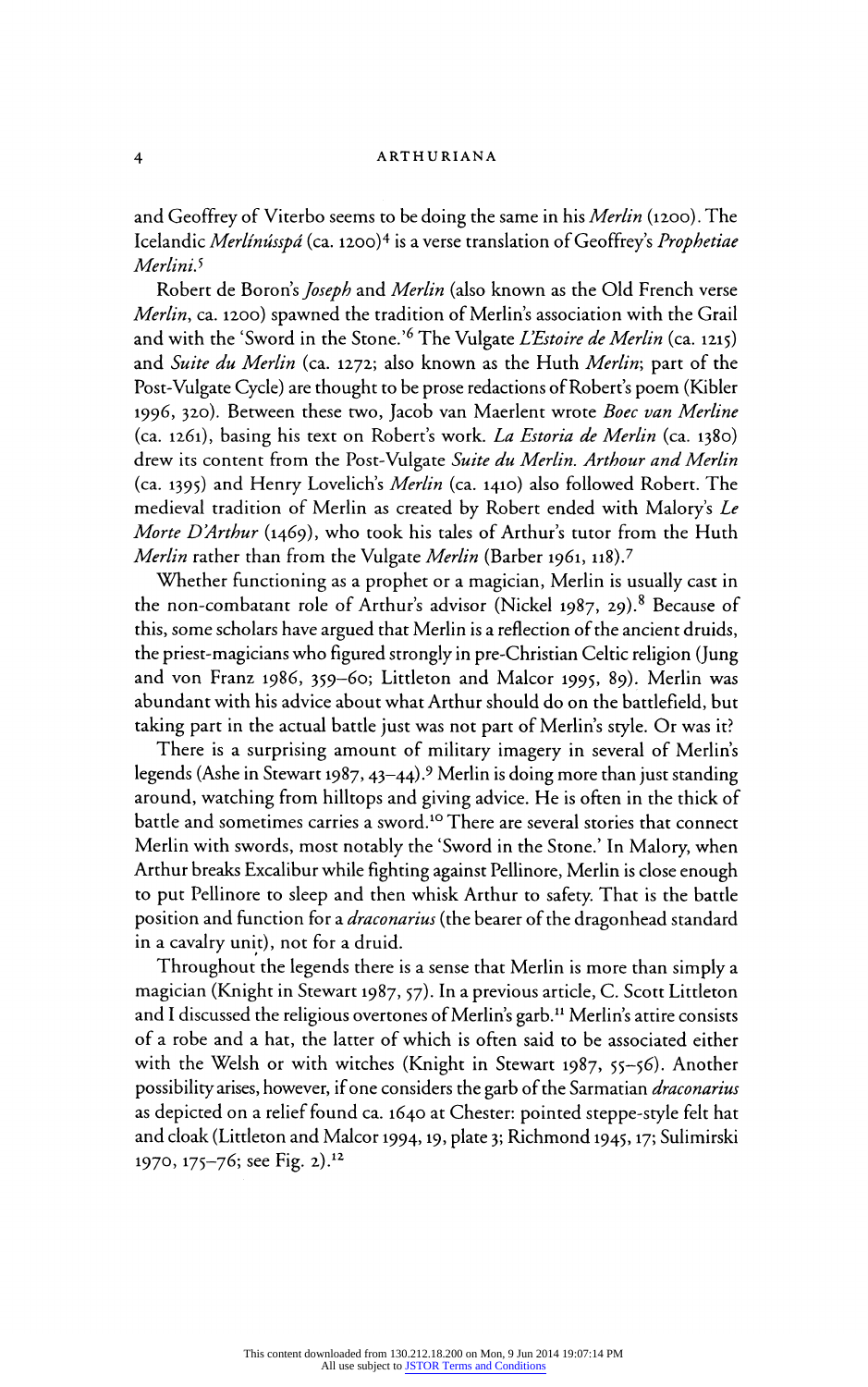

Figure Two: Mounted Sarmatian (Chester); Drawn by Linda A. Malcor after Littleton and Malcor 1994,14, plate 3.

Position during battle and garb are not the only things that mark Merlin as Arthur's *draconarius*. There was a tradition in the Middle Ages that a very special standard belonged in Merlin's hand. This was Arthur's standard, the famous 'Pendragon.

## THE PENDRAGON STANDARD

Merlin is probably best associated with the legend of 'The Sword in the Stone,' but medieval tradition also associated Arthur's mentor with another piece of military equipment: the dragonhead standard. The conventional etymology of the name Pendragon is that it is a bastardized construction from Welsh pen ('head') plus Latin *draco* ('dragon'; see Nickel 1975, 1–8). In addition to serving as both Arthur's and Uther's patronymic in the medieval legends, 'Pendragon' was used by medieval authors to designate Arthur's standard as well.

There were various types of standards used by the Roman legions, auxiliary units and numeri. These included the Eagle and the Maniple (Phillips and Clark 1944, 46, 50, 57; see Fig. 3) as well as the Dragon (Phillips and Clark 1944, 50).<sup>13</sup> Vegetius depicted the eagle-bearer for a legion as wearing a bearskin over his helmet and added the note that the soldier was usually of the Equestrian class (Phillips and Clark 1944, 50). The standard bearer was supposed to be a preeminent soldier, usually cavalry, but possibly infantry, depending on the military unit. So what was Merlin rather than Lancelot or Gawain doing as Arthur's standard-bearer? Perhaps the answer lies in the type of standard Merlin carries: the dragonhead standard.



Figure Three: A Roman Standard-Bearer with a Maniple; Redrawn by Linda A. Malcor after Vegetius in Clark 1944, 46.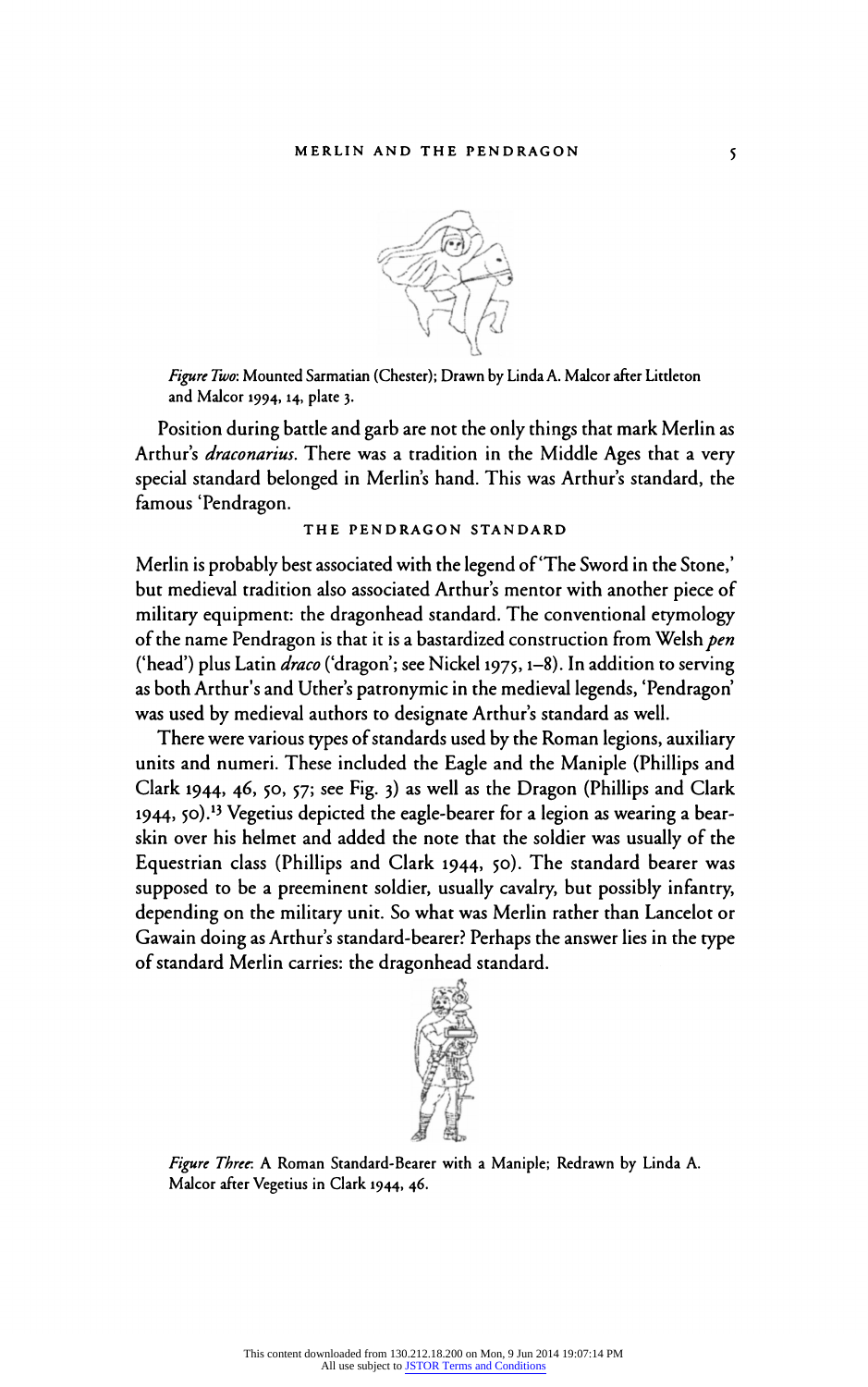The bearer of a dragonhead standard was called a *draconarius*, an elite rank in the Roman army.14 A picture of one bearer was found carved on a tombstone at Chester (Littleton and Malcor 1994, 14 [plate 1], 101).<sup>15</sup> The standard consisted of an iron piece shaped like a dragon's head with a long windsock attachment trailing behind (Ammianus Marcellinus 16.10.4; Hamilton 1986, 100; Dixon and Southern 1997, 61). Recent archeological finds have turned up the head of such a standard at a Roman fort at Niederbieber, Germany (Dixon and Southern, 1997, 61, pi. 10; Garbsch 1978, 88, Taf. 48.3; see Fig. 4). These standards were originally carried by Sarmatian cavalry units (Nickel 1983, 19), who introduced this particular type of standard into the Roman army<sup>16</sup> and, from there, into the medieval army.<sup>17</sup> The dragonhead standard came into use in the second century, concurrent with the induction of 8,000 Sarmatians into the Roman army (cf. Ashburner N.d.; Crampton 1995). The transfer of 5,500 of these Sarmatians to Bremetennacum (near modern Ribchester in Lancashire) in 175 introduced the standard to Britain. Lucius Artorius Castus subsequently led these Sarmatians to victory beneath this standard in his campaign against the Caledonii (ca. 184-85; Malcor 1999). In this campaign, the pattern of battles closely resembled the pattern given by Nennius and later authors for Arthur, including one in Cat Coit Celidon, the Caledonian Woods (Malcor 1999), a place that tenth-century poets associated with Merlin.



Figure Four. The Dragonhead; Drawn by Linda A. Malcor after the dragonhead in the Koblenz Museum, Germany.

In one manuscript of the Vulgate *Estoire del Saint Graal/Merlin* (MS Paris, Bibliothèque Nationale f. fr. 95, fol. 327v), Merlin appears as Arthur's draconarius (see Fig. 1; Loomis and Loomis 1938, 95–97, fig. 224).<sup>18</sup> The artist for this manuscript was obsessed with the dragonhead standard and repeated the motif in several illuminations, including ff. 162V, 190,191V, 230V, and 327V (Loomis and Loomis 1939, 96). Loomis and Loomis (1939, 95) thought that scribes in Picardy produced this manuscript and that the artist worked in the same region. The rendering of the dragonhead standard, however, bears a strong resemblance to an image of Moses's brazen serpent on a chased silver with enamel cross reliquary that was produced by the Meuse school ca. 1170 (Schiller 1972, 128, fig. 430). The brazen serpent in Christian iconography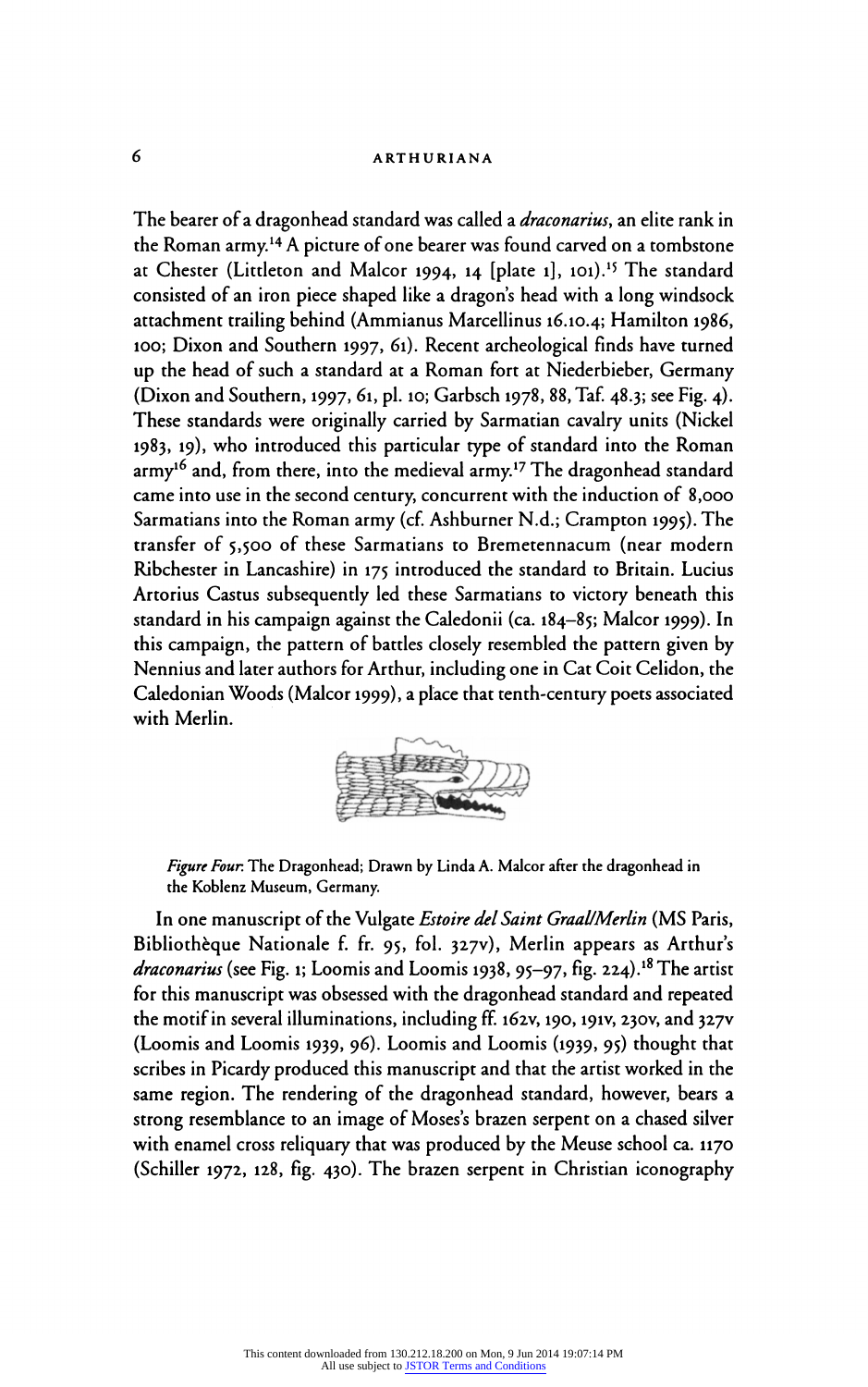had a dual interpretation. In reference to Exodus 21.1-9, the serpent was thought to protect anyone who looked upon it from the poisonous bite of a snake (Schiller 1972, 125). As a symbol that prefigured the Crucifixion, the brazen serpent stood for Christ, the new serpent, who vanquished the ancient<br>brass serpent (Mâle 1984, 148). Arthurian artists sometimes copied iconography from Christian art, adding that layer of meaning to the texts and illuminations from Christian art, adding that layer of meaning to the texts and illumination (Loomis and Loomis 1939, 106; Malcor 1991, 70, 175). Although a serpent usually stands for Satan in medieval iconography (Malcor 1991, 70; Ferfuson 1961,16-17), when that serpent appears on a pole and is carried by Moses, the iconography represents Christ, as detailed by Isidore of Seville in his Glossa odrinaria (Mâle 1984, 148, 163).

In the Middle Ages, 'serpent' and 'dragon' were usually synonymous. This was particularly true in the early period before the dragon acquired its wings and legs in iconography (Crampton 1995; Fox Davies 1969,164). Sims-Williams (Lapidge and Dumville 1984, 186) discusses Gildas's use of draco ('dragon') and serpens ('serpent') to designate warriors and kings. In Sims-Williams's discussion of serpents and bulls as images in Gildas (Lapidge and Dumville 1984,188), intent on finding as many Celtic origins as possible for the animals, he fails to mention that the emblem of the VI Victrix was a bull. He does, however, allude briefly to the notion that the presence of the dragonhead standards in Britain led to the introduction into the native tongues of *dracones* and serpentes as words connected with warriors (Sims-Williams in Lapdige and Dumville 1984, 191). Not only does Merlin occupy the position of a draconarius, dress like a draconarius, and carry the standard of a draconarius, but also he is firmly attached to the warrior image of the dragon.

## MERLIN AND DRAGONS

Merlin's connection with dragons actually begins with a tale that is attached to Merlin's legend by Geoffrey of Monmouth (6.19; Thorpe 1966, 168-69).<sup>19</sup> In the Historia Brittonum (Nennius 42; Giles 1986, 25) Ambrosius, not Merlin, is the boy who explains to Vortigern why a tower will not stand. Two dragons, one red and one white, fight in a subterranean pool. Ambrosius tells Vortigern, 'The red serpent is your dragon, but the white serpent is the dragon of the people who occupy several provinces and districts of Britain, even almost from sea to sea.' Nennius then has Ambrosius identify the people represented by the 'white serpent' as Saxons.<sup>20</sup> In later medieval tradition, the 'White Serpent' is the name given to the Dame du Lac (Paton 1926, 1, 169, 171; Littleton and Malcor 1994,154). The Dame du Lac, in turn, probably derived from the Alano-Sarmatian goddess of the hearth, the Mother of the Narts, who in later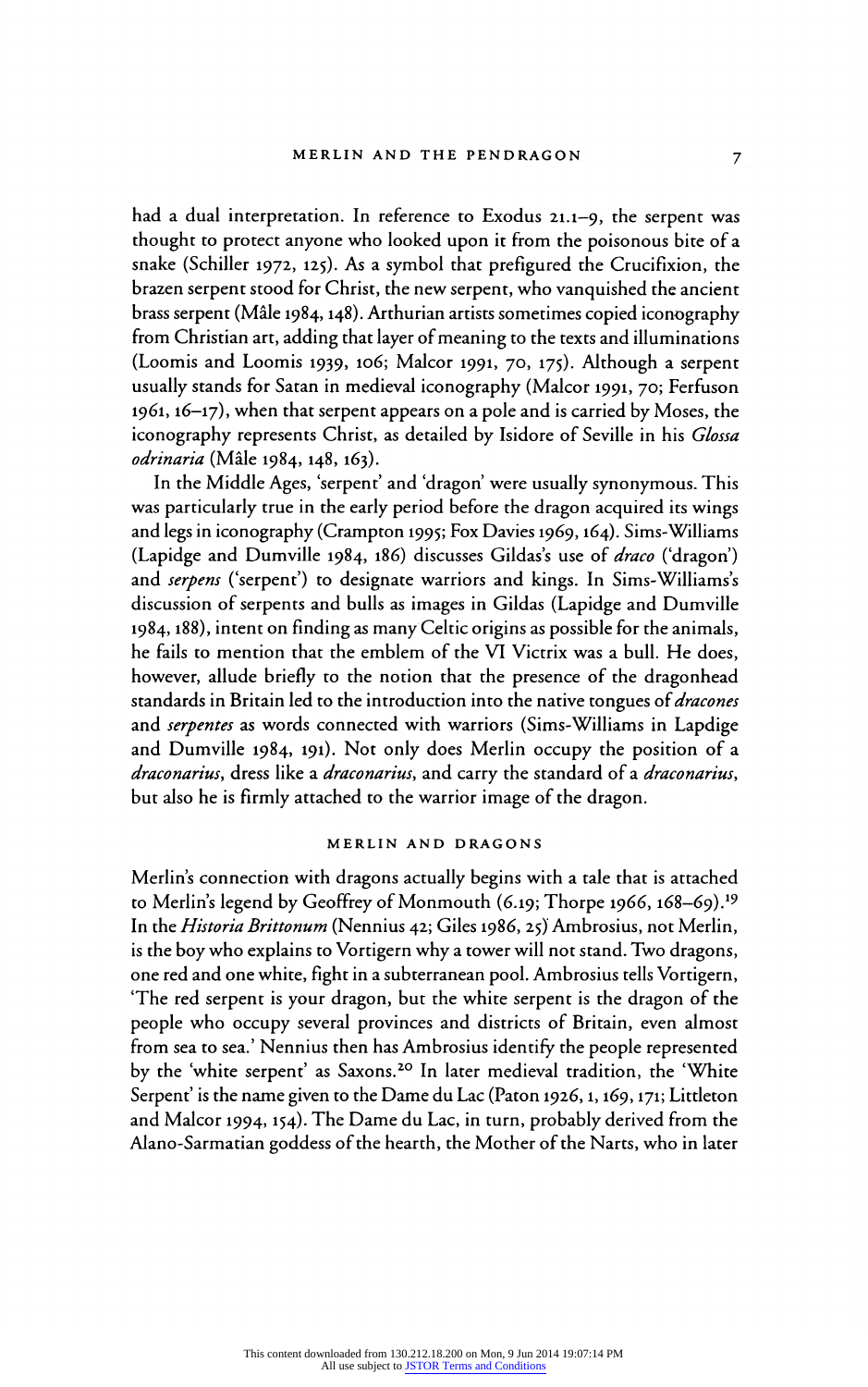legends became known as Satana (Littleton and Malcor 1994,154-78). Littleton and Malcor (1994, 195) suggested that the dragon standard might represent the totem of the Iazyges who were sent to Britain. It is possible that what the standard actually represented was the Sarmatian version of this goddess. In an<br>earlier paper (Littleton and Malcor 1995, 87–995), Littleton and I suggested earlier paper (Littleton and Malcor 1995, 87-995), Littleton and I suggested that Merlin and the Dame du Lac may have both derived from a common, probably female, prototype. Merlins connection with the dragonhead standard, which was likely connected with the Alano-Sarmatian goddess of the hearth as well as with the god of war. So just as Geoffrey changed the name 'Ambrosius' to 'Merlin,' in this story, Nennius or his source may have identified the people represented by the 'white serpent' as Saxons because the Sarmatians and their dragonhead standard were no longer known as a foreign entity ca. 800.<sup>21</sup>

Originally related by Robert de Boron in his Merlin, the story of the 'Sword in the Stone' reached its most elaborate form in Malory's Le Morte D'Arthur (Malory 1969, 1, 15-16).<sup>22</sup> The core of this legend probably derived from the worship of the Scythian/Alano-Sarmatian god of war (Littleton and Malcor 1994, 181-93). According to Herodotus (4.59–62; de Sélincourt 1972, 290–91), the worshipers made a pile of wood and plunged a sword into it.<sup>23</sup> The worshipers then slit the throat of every hundredth prisoner of war, collected the blood in a bowl, and poured the blood over the sword. The nomads then severed the right hand and arm from the bodies and threw these into the air. This ceremony includes motifs from both the 'Sword in the Stone' and the Grail legends. So not only is Merlin himself but also the sword associated with Merlin is connected with dragons from the earliest tales in the Arthurian tradition. In 'The Dream of Rhonabwy,' Arthur's sword is described as being decorated with two dragons (Gantz 1976,184), which may reflect Arthur's dragonhead standard and the dragon on his helm as well as a connection between Geoffrey's tale about Merlin's dragon prophecy and Robert's tale about Merlin and the 'Sword in the Stone' (Nickel 1987, 31).

# CONCLUSION

The casting of Merlin as Arthur's draconarius results in part from the integral connections of Merlin with both swords and dragons. This imagery is pervasive in Merlin's legends and probably can be attributed to a very early form of the tales, possibly one that was part of an oral tradition that is now lost. The imagery surrounding Merlin implies that he was originally a warrior rather than either a prophet or a magician. The dragonhead standard itself can be firmly traced to a Sarmatian origin, and Merlin's early appearance as the draconarius of the Round Table suggests that his warrior roots might be hidden in Sarmatian tradition as well.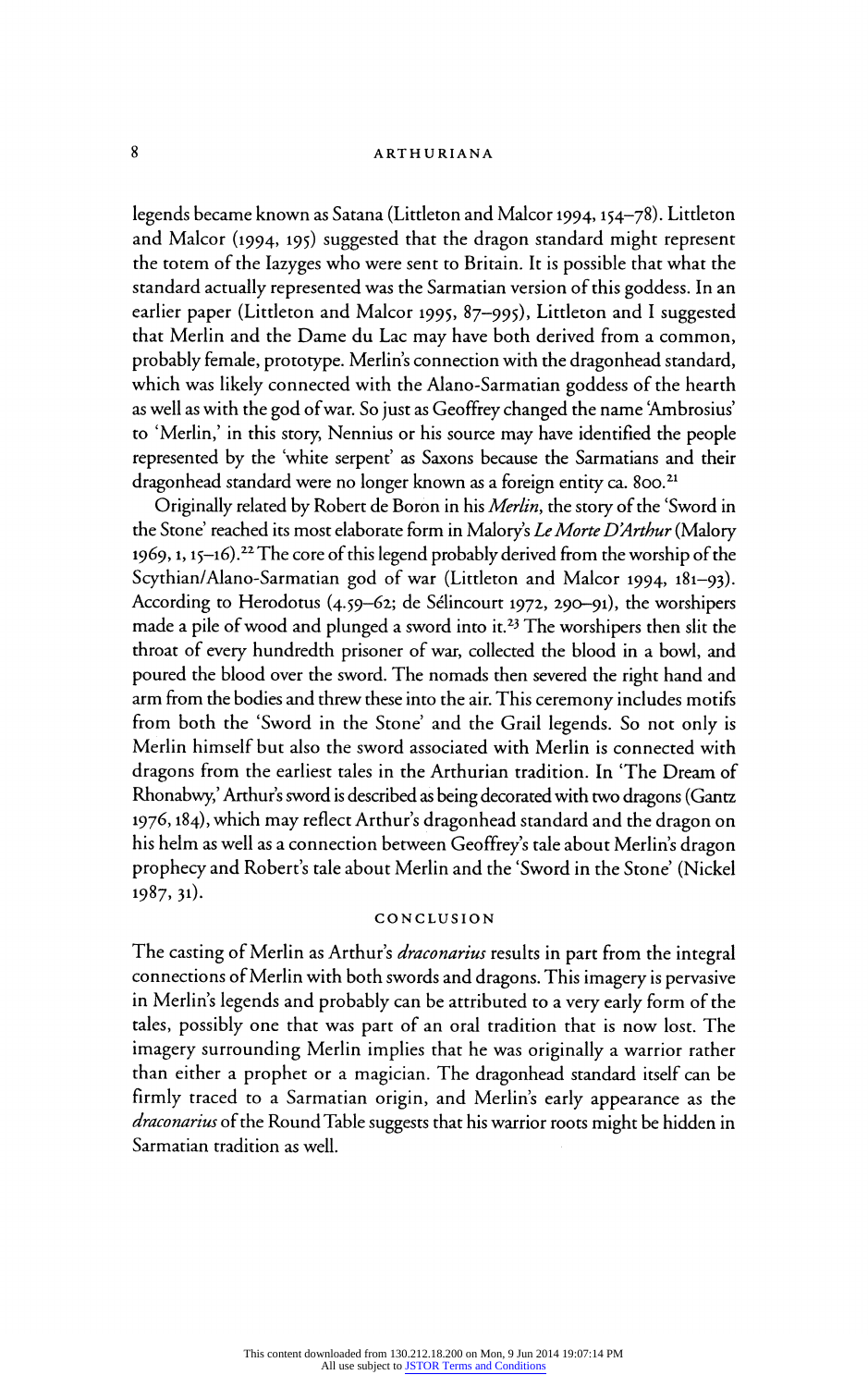Linda A. Malcor (Legend@malcor.com) is a California-based independent scholar who has taught Arthurian courses and has published articles on Lancelot and the<br>Holy Grail in *Folklore and Mythology Studies* and several scholarly collections, Holy Grail in Folklore and Mythology Studies and several scholarly collections, including a Time-Life Europe book, and on Merlin in Arthuriana. Malcor is the co-author, with C. Scott Littleton, of From Scythia to Camelot A Radical Reassessment of the Legends of King Arthur, the Knights of the Round Table, and the Holy Grail (1994/2000).

## NOTES

- 1 Albrecht von Scharfenburg told of the prophet-seer in Der Theure Mörlin (ca. 1290). The work has not survived, however, so we cannot say whether Albrecht say whether Thore followed Geoffrey or Robert or some other tradition. Likewise, Merlins role in the Seven Sages of Rome (ca. 1350) is so brief that it is impossible to say which branch of the tradition inspired the author's use of Merlin. It is also unclear which branch the Mörlin (ca. 1473) followed.
- 2 At least one of the stories that is later associated with Merlin was rold about a boy named Ambrosius in the Historia Britonnum (ca. 800). I discuss this passage in more depth below.
- 3 See Ashe in Lacy et al. (1986, 209-14). Geoffrey composed the Vita Merlini (Clarke 1973) after the completion of the Historia (Geoffrey of Monmouth 1925). The story of a boy named Ambrosius in the Historia Brittonum, which has been attributed to Nennius, served as one of Geoffrey's sources (Barber 1961, 49; Ashe in Stewart 1987, 25). See also Goodrich 1987, 4.
- 4 This text is found in the Icelandic manuscript of the Breta sogur by Gunnlaugr Leifsson (d. 1218 or 1219), an Icelandic monk of the Benedictine monastery of Thingeyrar (Jónsson 1892–96, 271–83).  $T$  Thingeyrar (Jonsson 1892-90, 271-83).
- 5 Attributed to Gunniag Liefson. Stewart suggests a date closer to 1250. The French Les Prophécies de Merlin (ca. 1272; Stewart 1987, 188) was ostensibly translated from Latin by Richart d'Irlande and is unrelated to Geoffrey's account of Merlin's prophecies (cf. Paton 1966).
- 6 The Huth Merlin (1191-1202) is thought to be a prose redaction of Robert de Boron's Merlin (Littleton and Malcor 1994, 111). Paolino Peri's La Storia di Merlin (ca. 1320) probably drew on Robert's version of the tale. Robert also added the close relationship between Merlin and Arthur's father, Uther Pendragon (Barber 1961, 71–72).
- 7 The stories of Merlin found in the Huth Merlin and the Vulgate Merlin do not contradict each other in their details yet cover different parts of Merlin's biography (Barber 1961, 118). Heldris de Cornualle's Roman de Silence (ca. 1390) drew on both Geoffrey's and Robert's versions as well.
- 8 Robert de Boron was the first author to cast Merlin in the role of Arthur's childhood tutor as well as his later advisor (Rutledge 1987, 24).
- 9 Merlin is also associated with the Sword of Balin, which Galahad later draws from a stone (Nickel 1987, 30).
- 10 Robert intended to have Merlin break his sword at the battle of Solway Firth,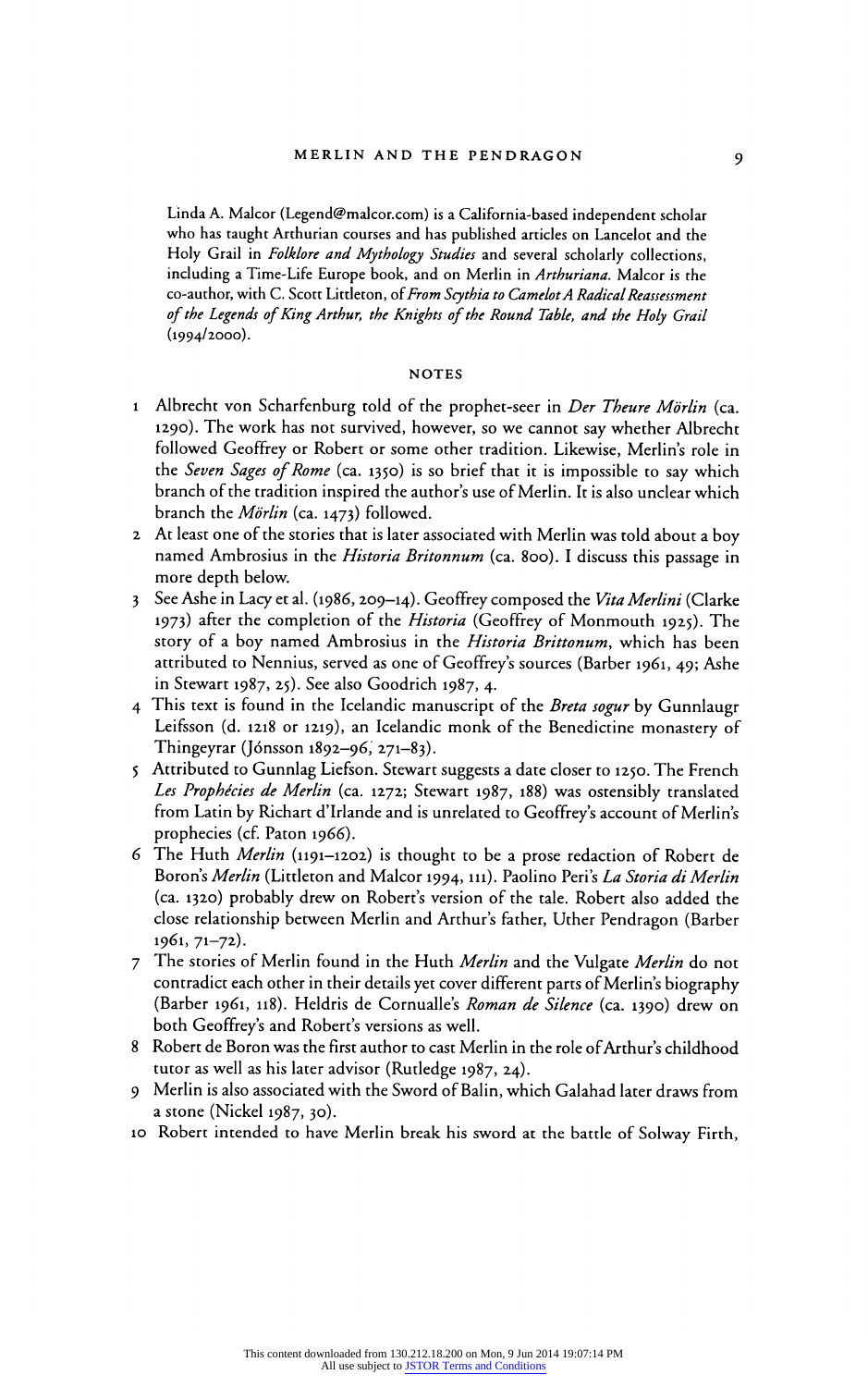shortly before fleeing into the forest (Guerber 1985, 274), and to conclude the tale with a story of how Merlin withdrew from the world (Barber 1961, 72).

- 11 Littleton and Malcor 1995, 87-95; cf. Jung and von Franz 1986, 359-60; Piggott 1968, 98-99; Gougaud 1923, xviii-xix.
- 12 The relief is eroded, so it is possible that the *draconarius* is wearing a conical helm rather than a felt hat (Nickel 1983, 20-21). The Sarmatian helms, however, were modeled off the felt hats, the Scythian version of which can be seen in friezes on electrum vases from the third and fourth century B.C., found just north of the Black Sea and currently in the Hermitage collection (Newark 1985, 14).
- 13 There were two types of dragon standards used by Roman troops. One simply had a figure of a dragon atop the pole; this was used by cohorts (Phillips 1944, 50) as a result of a decree by Trajan, ca. 104 C.E. (Ashburner n.d.). The second type was the dragonhead, windsock-type standard that was carried by cavalry units and that was introduced into the Roman army by the Sarmatians (Nickel 1983,19).
- 14 By the fourth century, Flavius Vegetius Renatus's Epitoma Rei Militaris attests that all standard-bearers were called 'Draconarii' (Phillips 1944, 44). Vegetius says elsewhere that 'Each cohort has also its own peculiar ensign, such as the Dragon, carried by the Draconarius' (Phillips 1944, 50). Vegetius seems to be unaware that the dragonhead standards were originally used exclusively by the Sarmatian cavalry.
- 15 For the identification of the Sarmatian at Chester as a *draconarius*, see Dixon and Southern 1997, 61.
- 16 Dixon and Southern 1997, 61. See Vegetius 2.13 (Clark 1944, 50).
- 17 For instance, the mounted horsemen from the Golden Psalter (Codex 22, fol. 140, Zumbül-Album, St. Gallen, Stiftsbibliothek) are depicted as carrying such a standard (Littleton and Malcor 1994, 196).
- 18 In this illumination, Merlin is depicted wearing clerical robes instead of armor. Later in the same MS, a knight, rather than Merlin, is depicted as the *draconarius* (ca. 1290; B.N. fr. 95, fol. 173V; Loomis and Loomis 1938, 95-97, fig. 236).
- 19 Stewart (1986, 140) points out that, instead of dragons, Merlin's early imagery associates him with a wolf for a companion and a stag for a mount as he leads a herd of deer and she-goats. Stewart suggests that these animals might represent either a totem or heraldic symbol connected to Merlin. Just as the wolf-mark of the swordsmiths of Passau derived from the city arms, which, in turn, took their wolf-image from the Roman fort that originally occupied the location where the city was built (Nickel 1987, 33), it is possible that Merlin's wolf-imagery traces back to Roman times as well.
- 20 Some scholars have claimed that the royal standard of the Saxons was a white dragon (Mariboe 1994). Judging by the banner used by troops from Wessex at the Battle of Hastings, however, the Saxons used either a silver, gold or silver and gold dragon on a white, red or white and red banner (Siddorn 1995). This is a banner with a dragon on it, not a dragonhead standard, and the dragon was most likely not white. (A distinction is made in heraldry between a banner, which displays a heraldic device, and a standard, which does not; Fox-Davies 1985, 362). The probability thus arises that in the *Historia Britonnum* we are looking at a later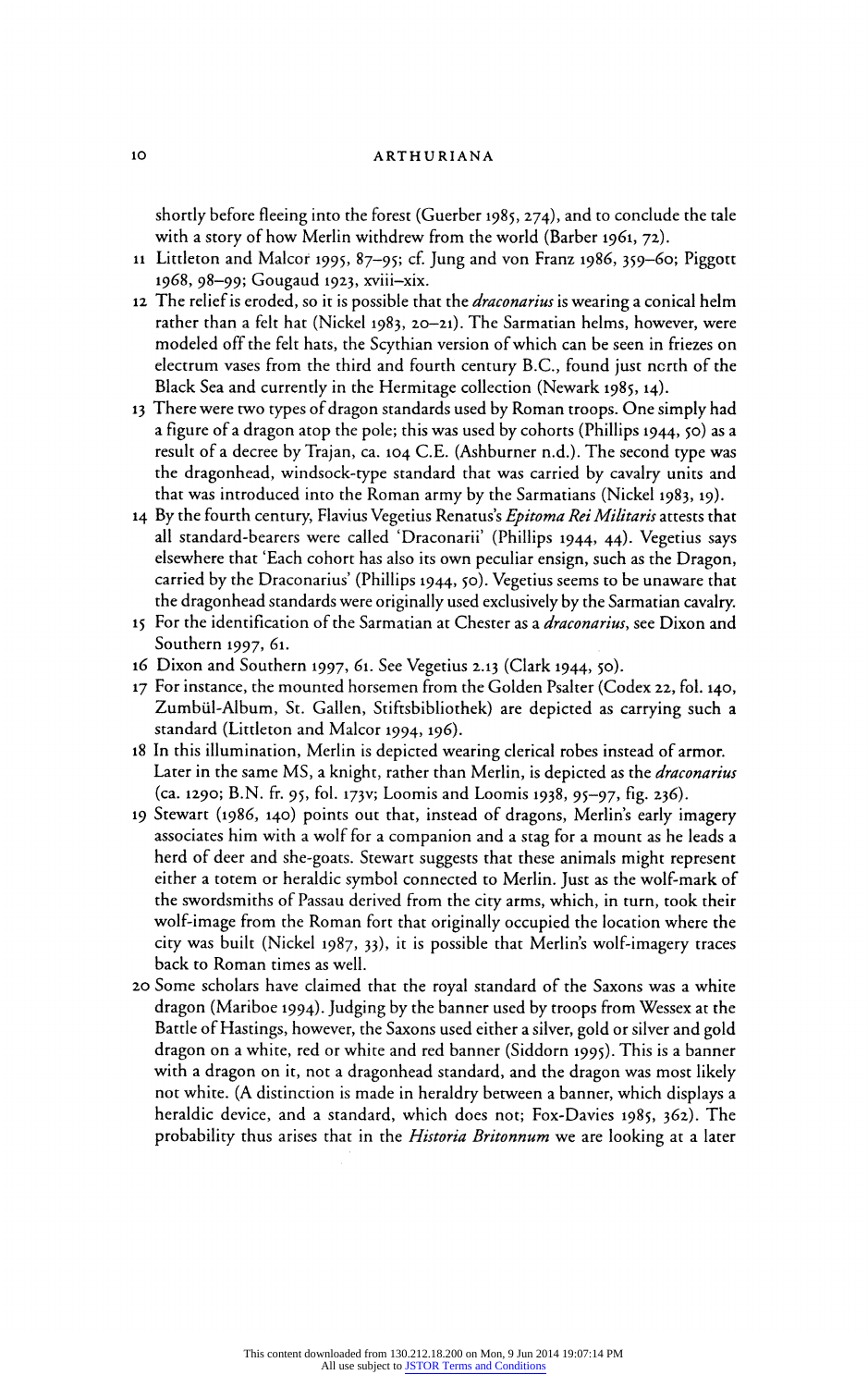interpolation of an earlier legend that talked about people who actually did carry a white dragon as a standard rather than a banner with a white dragon embroidered on it. Also, according to legend, the Saxon banner was not a white dragon but a white horse (Nickel 1983, 20).

- 21 When carried by troops in the presence of the emperor, the standards were purple (Ammianus Marcellinus 16.10.4; Hamilton 1986,100), but it is possible that when the emperor was not present the standard was another color, possibly while.
- 22 Geoffrey, Gildas, Bede, Nennius, William of Malmesbury, and the anonymous authors of the Welsh Arthurian tradition did not use the story of'The Sword in the Stone' (Brengle 1964; Littleton and Malcor 1994,181-93; Littleton and Malcor 1995? 89).
- 23 By the time Ammianus Marcellinus (30.2.22-23; Rolfe 1936, 3, 392-95; Bachrach 1973, 21-22) recorded this ritual among the Alans, the nomads simply plunged the sword directly into the ground.

### WORKS CITED

- Ashburner, Robin. n.d. *Y Ddraig Goch*. In press. Accessed 11/29/99.Excerpt at http:// www.vexillologist.com/library/dragon/dragon.html.
- Bachrach, Bernard S. 1973. A History of the Alans in the West. Minneapolis: University of Minnesota Press.
- Barber, Richard. 1961. King Arthur: Hero and Legend. New York: Dorset.
- Brengle, Richard L., ed. 1964. Arthur, King of Britain. Englewood Cliffs, New Jersey: Prentice-Hall, Inc.
- Clarke, Basil, tr. 1973. Geoffrey of Monmouth, Vita Merlini. Cardiff: University of Wales Press.
- Crampton, William. 1995. 'History of the Red Dragon.' In The Red Dragon of Wales Swansea, Wales: Charles E. E Ashburner Flagmakers International Ltd. Accessed 11/29/99 at http://www.stdavidsociety.montreal.qc.ca/redragon.htm.
- De Sélincourt, Aubrey, trans. 1972. Herodotus, *The Histories*. Revised by A.R. Burn.<br>Harmondsworth and New York: Penguin. Harmondsworth and New York: Penguin.
- Dixon, Karen R., and Pat Southern. 1997. *The Roman Cavalry: From the First to the*<br>The Roman Capacity: From the First to the Table of the Table of the Table of the Table of the Table of the Table Third Century AD. Paperback edition of the 1992 original. London and New York:<br>Routledge.
- Edwards, B.J.N., and P.V. Webster. 1985-1987. Ribchester Excavations. 2 vols. Cardi
- Fox-Davies, A.C. 1985. A Complete Guide to Heraldry. Revised by J.P. Brooke-Little. London: Bonanza.
- Gantz, Geoffrey, trans. 1976. The Mabinogion. New York and Harmondsworth, Middlesex: Penguin.
- Garbsch, J. 1978. Römische Paraderüstungen. Munich: C.H. Beck.
- Geoffrey of Monmouth. 1925. *Vita Merlini*. Ed. and trans. J.J. Parry. Urbana: University of Illinois Press.
	- -. 1926. Prophécies de Merlin. Ed. Lucy Allen Paton. 2 vols. New York: Heath.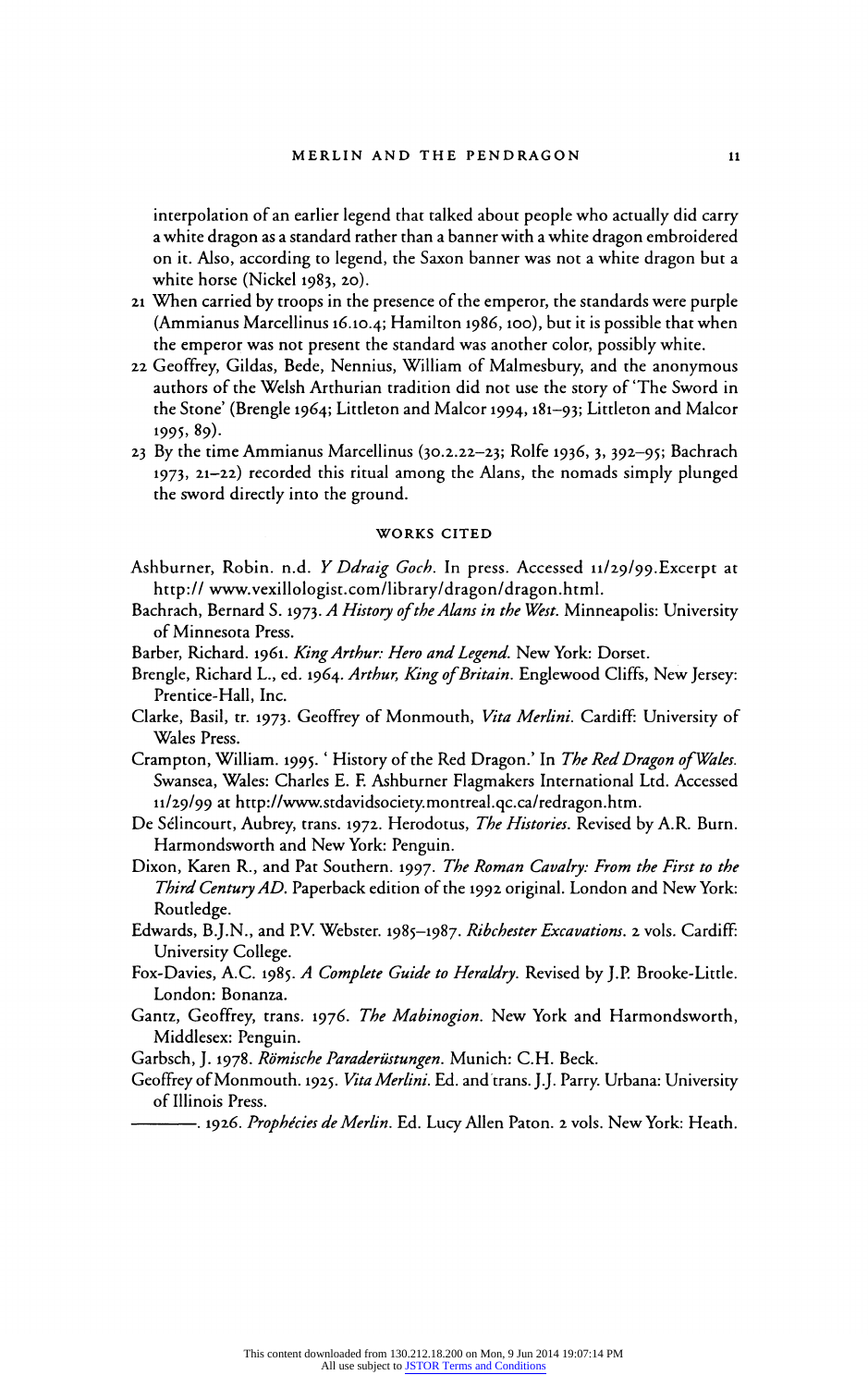------------. 1966. *History of the Kings of Britain (Historia Regum Britanniae)*. Trans.<br>Lewis Thorpe. Harmondsworth and New York: Penguin Books. Lewis Thorpe. Harmondsworth and New York: Penguin Books.

Goodrich, Peter H. 1987. The Metamorphosis of a Mage. Avalon to Camelot 2.4:4-Gougand, Louis. 1923. Gaelic Pioneers of Christianity. Dublin: M.H. Gill & Son, Ltd. Guerber, H.A. 1985. Middle Ages. In the Myths and Legends series. London: Bracken.

Hamilton, Walter, trans. 1995. Ammianus Marcellinus, The Later Roman Empire: A.D. 354-378. Reprint edition. Harmondsworth, Middlesex, and New York: Penguin

- Jónsson, Finnur, ed. 1892-1896. Hauksbók, udgiven efter de Arnamagnoeanske håndskrifter No. 371, 544 og 675, 4, samt forkellige papirhå;ndskrifter auf det Kongelige nordiske oldskrift-selskab. Copenhagen: Thieles bogte.
- Jung, Emma, and Marie-Louise von Franz. 1986. The Grail Legend. Trans. Andrea Dyks. Boston: Sigo Press.
- Kibler, William W. 1996. 'Merlin'. Pp. 319-322 in The Arthurian Encyclopedia. Edited by Norris J. Lacy, et al. New York: Garland Publishing Inc.
- Lapidge, Michael, and David Dumville, eds. 1984. Gildas: New Approaches. Woodbridge, Suffolk and Dover, New Hampshire: Boydell.
- Littleton, C. Scott, and Linda A. Malcor. 1994. From Scythia to Camelot: A Radical Reassessment of the Legends of King Arthur, the Knights of the Round Table, and the Holy Grail. New York and London: Garland.

–. 1995 'Some Notes on Merlin' (with C. Scott Littleton) <code>art</code>н<code>ur</code>iana 5.3:87– 95.

- Loomis, Roger Sherman, and Laura Hibbard Loomis. 1938. Arthurian Legends in Medieval Art. London: Oxford University Press; New York: Modern Language Association of America.
- Malcor, Linda A. 1991: The Chalice at the Cross: A Study of the Grail Motif in Medieval Europe. Ph.D. diss., University of California, Los Angeles; Ann Arbor: University Microfilms.

-. 1999. 'Lucius Artorius Castus, Part 2: The Battles in Britain.' *The Heroic Age* 2. http://members.aol.com/heroicage2/ha2lac.htm.

- Mâle, Emile. 1984. Religious Art in France, the Thirteenth Century: A Study of Medieval Iconography and its Sources. Translated by Marthiel Mathews. Rolligen Series, 90. New Jersey: Princeton University Press, 1984.
- Malory, Sir Thomas. 1969. Le Morte d'Arthur. Ed. Janet Cowen. 2 vols. Harmondsworth: Penguin Books.
- Mariboe, Knud, ed. 1994. The Celtic Encyclopedia. s.v. Accessed 11/29/99. Dragon' at http://www.ealaghol.demon.co.uk/celtenc/celt\_d3.htm.
- Newark, Tim. 1985. The Barbarians: Warriors & Wars of the Dark Ages. Poole, Dorset Blandford.
- Nickel, Helmut. 1975. 'Wer waren König Artus' Ritter? Über die geschichtliche Grundlage der Artussagen.' Zeitschrift der historischen Waffen- und Kostümkunde  $1:1-18.$

-. 1983. 'About Arms and Armor in the Age of Arthur.' Avalon to Camelot 1.1:  $19 - 21.$ 

---- 1987. 'Merlin, Magic, and Swords of Power.' Avalon to Camelot 2.4:28-34.